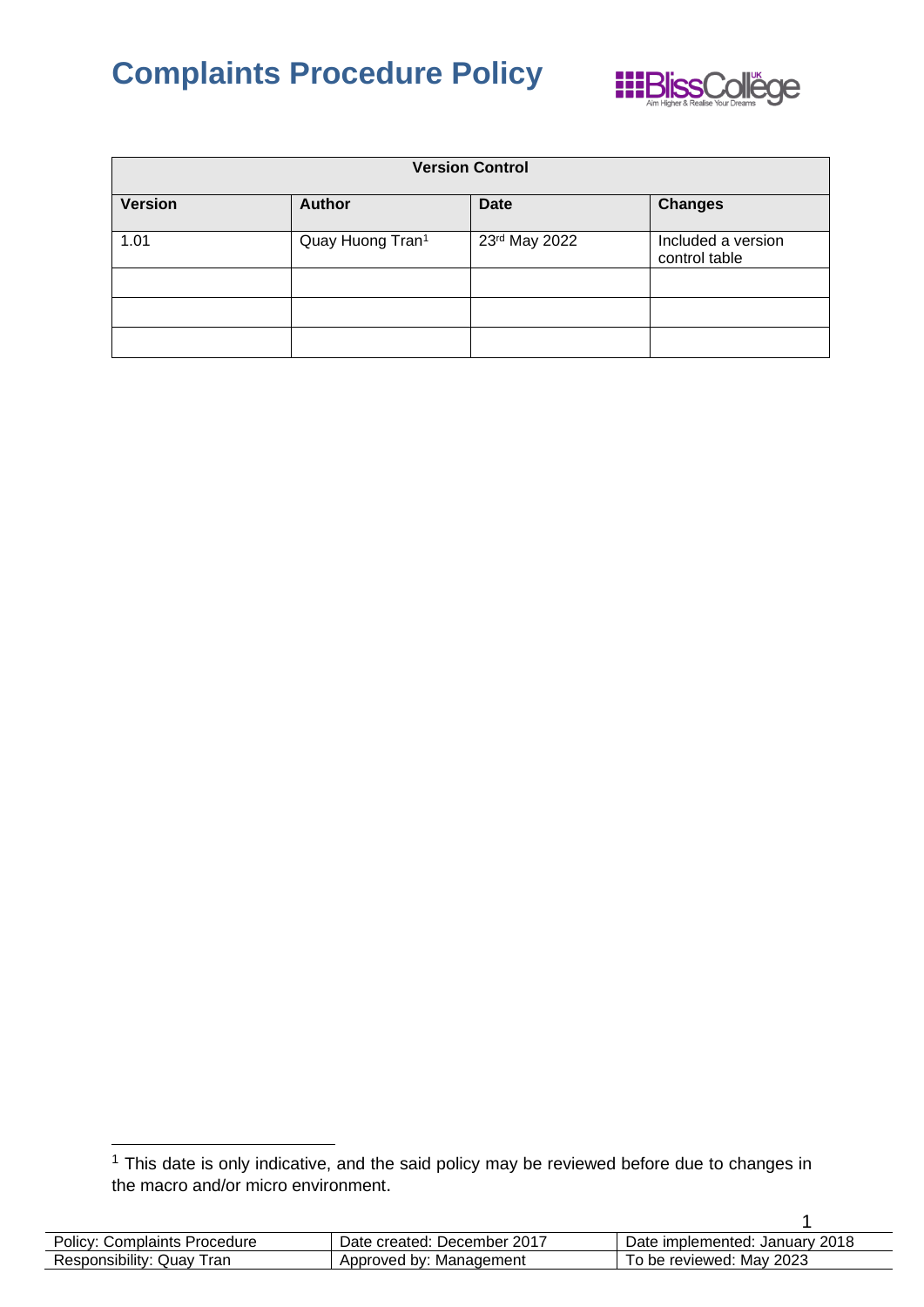

### **Table of Contents**

| Scope of the policy                            | 3              |
|------------------------------------------------|----------------|
| Purpose of the policy                          | 3              |
| Location of the policy                         | 3              |
| Communication of the policy                    | 3              |
| Review of the policy                           | 3              |
| Introduction                                   | 3              |
| <b>Remit of Complaints Procedure</b>           | $\overline{4}$ |
| Guidelines for Making and Handling Complaints  | $\overline{4}$ |
| Accompaniment at a Complaint Hearing           | 5              |
| How, Where, When And To Whom To Complain?      | 5              |
| Stage 1 - The Informal Stage                   | 5              |
| Stage 2 - The Formal Stage                     | 6              |
| Membership and Conduct of the Complaints Panel | 6              |
| Learning from Complaints                       | 7              |
| <b>External Review</b>                         | 7              |
| <b>Time Limits</b>                             | 7              |
| Monitoring the Procedure                       | 7              |

| <b>Policy: Complaints Procedure</b> | Date created: December 2017 | Date implemented: January 2018 |
|-------------------------------------|-----------------------------|--------------------------------|
| Responsibility: Quay Tran           | Approved by: Management     | To be reviewed: May 2023       |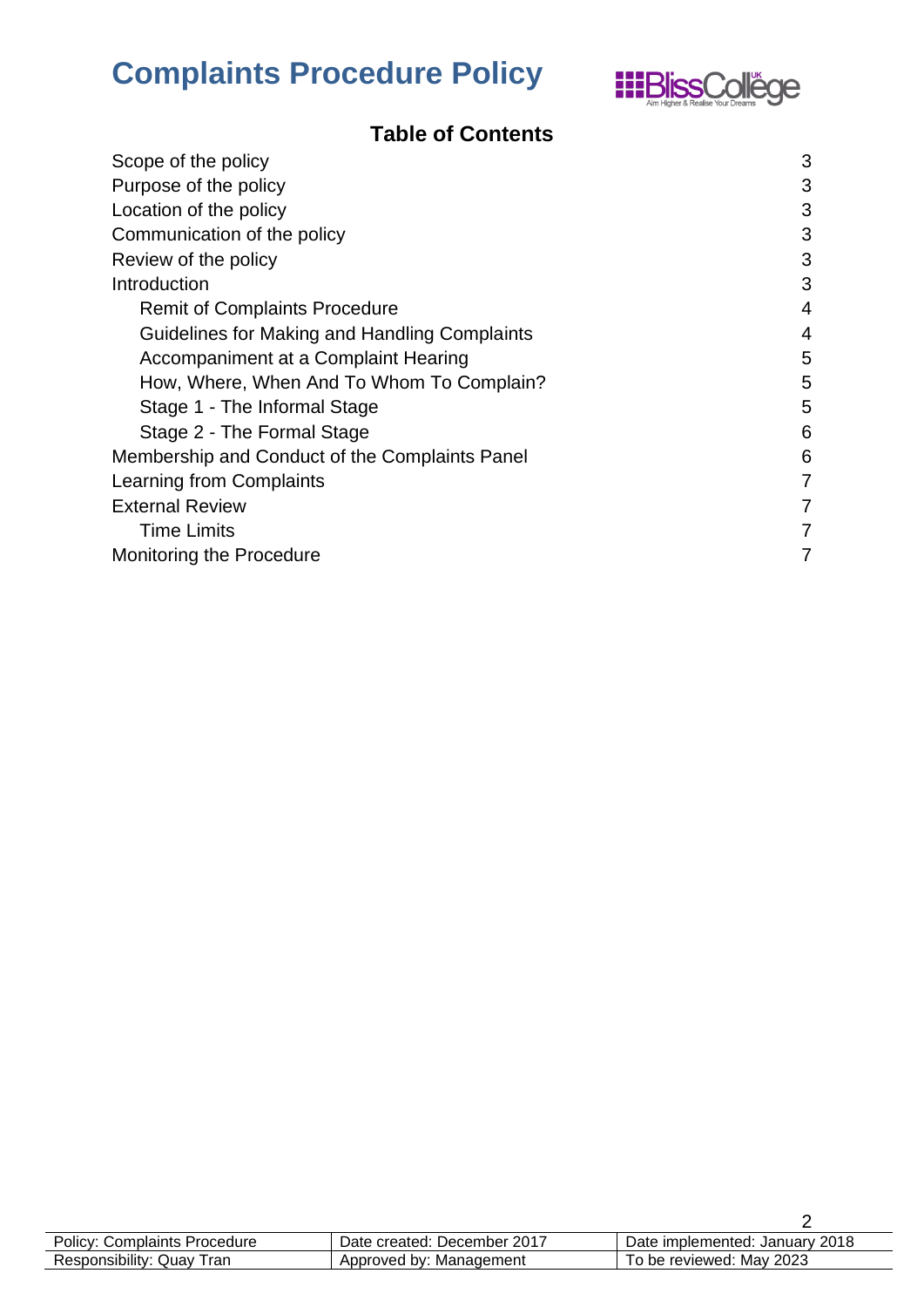

#### <span id="page-2-0"></span>**1 Scope of the policy**

This policy covers the principles of course management and administrative procedures offered through Bliss College ensuring that the welfare and general interest of learners are prioritised.

#### <span id="page-2-1"></span>**2 Purpose of the policy**

The purpose of this policy is to implement Bliss College's commitment to develop a learning environment where all applicants and learners are given the opportunity to demonstrate and realise their full potential. It aims to create and embed a culture of support and equal opportunities for learners with learning difficulties and disabilities.

#### <span id="page-2-2"></span>**3 Location of the policy**

<span id="page-2-3"></span>You can obtain of this policy by ringing our administration team on 02085144977.

#### **4 Communication of the policy**

It is important that both Centre personnel involved in the management, assessment and quality assurance of all programs on offer, are fully aware of the contents of the policy. Management will assume the responsibility for communicating all updates to this policy to all stakeholders affected by it.

A note will be provided on the Accreditation Form to confirm that the college is aware of this policy and will abide by it. There is also a note on the Learner Registration Form to the same effect.

#### <span id="page-2-4"></span>**5 Review of the policy**

This policy is a live document and will evolve over time. Although the review dates are scheduled above, this may change due to feedback from stakeholders, external agencies and regulatory authorities. The review of the policy will ensure that procedures continue to be consistent with the regulatory criteria and are applied properly and fairly in arriving at judgments in promoting a fair and inclusive learning and teaching environment for all.

#### <span id="page-2-5"></span>**6 Introduction**

Bliss College is committed to providing education and services of the highest quality. It aims to provide a supportive environment for our learners and to be responsive to concerns or complaints from any source. The college recognises that, in a complex organisation, problems may arise of a teaching related or service-related nature. These problems will be addressed in order to ensure that normal high standards are maintained. We regard feedback, both negative and positive, as a valuable resource to help us improve the quality of our services and provision.

The *Complaints Procedure* is designed to enable anyone interacting with the college to bring matters of concern about their experiences of our services and provision to our attention and to enable investigation of those concerns to achieve satisfactory resolution.

| <b>Policy: Complaints Procedure</b> | Date created: December 2017 | Date implemented: January 2018 |
|-------------------------------------|-----------------------------|--------------------------------|
| Responsibility: Quay Tran           | Approved by: Management     | To be reviewed: Mav 2023       |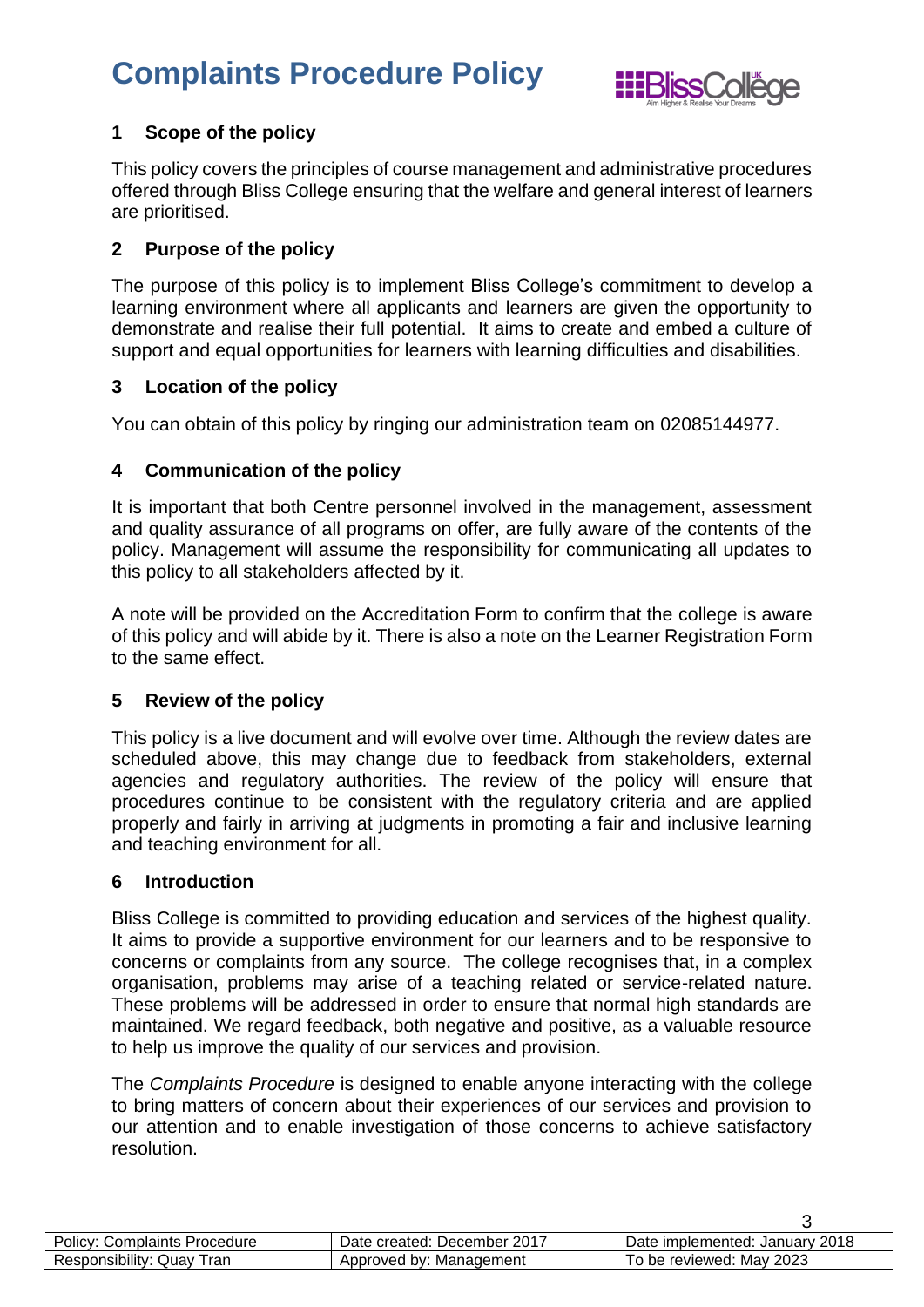

This process provides us with feedback to help us improve our services, as well as helping us resolve any particular problems experienced by an individual's complaint(s).

The procedure aims to be simple, clear and fair to all parties involved. It is based on the belief that complaints should be taken seriously, should be investigated promptly and dealt with as closely as possible to their origins. For this reason, all complainants are asked to try to resolve the issue as informally as possible in the first instance within the relevant department or service area. The intention is that most issues can be effectively handled locally, in a spirit of conciliation. Therefore, the formal complaints procedure should be seen as a last resort in the search for a solution.

Bliss College sees the use of its Complaints Procedures as a positive, non-threatening means for change to the benefit of all.

#### <span id="page-3-0"></span>**6.1 Remit of Complaints Procedure**

The Procedure deals with complaints arising from:

- Delivery of (or lack of) academic services or training including teaching, course content, tutoring and learner support.
- Incorrect or misleading information about services provided by the college
- Delivery of (or lack of) support services provided by the college, including administration of fees, enrolment and examination/assessment registration
- Unacceptable behaviour by college staff
- Provisions of the college affecting learners, customers, partners and/or stakeholders

It is important to note that the *Complaints Procedure* does not cover the following:

- matters of academic judgement (i.e. matters related to academic performance)
- requests for new or different services or provision
- matters covered by separate policies or procedures, including:
	- Academic appeals
	- Disciplinary-related issues
	- Equal opportunities
	- Public interest (Whistleblowing)

#### **Who can use the Complaints Procedure?**

This procedure is for use by any learner or prospective learner, who seeks or receives a service from the college, or person who is directly affected by the activities of the college.

#### <span id="page-3-1"></span>**6.2 Guidelines for Making and Handling Complaints**

All complaints will be taken seriously and, as far as is reasonable, be treated in a consistent fashion throughout the college. In line with our *Equal Opportunities* policy, all complainants will be treated equally and learners who make complaints will not suffer any disadvantage or recrimination as a result of making a complaint. Only where complaints are proven to be malicious or vexatious might there be recourse to disciplinary investigation and possible sanction against the complainant. As a general

| <b>Policy: Complaints Procedure</b> | Date created: December 2017 | Date implemented: January 2018 |
|-------------------------------------|-----------------------------|--------------------------------|
| Responsibility: Quay Tran           | Approved by: Management     | To be reviewed: May 2023       |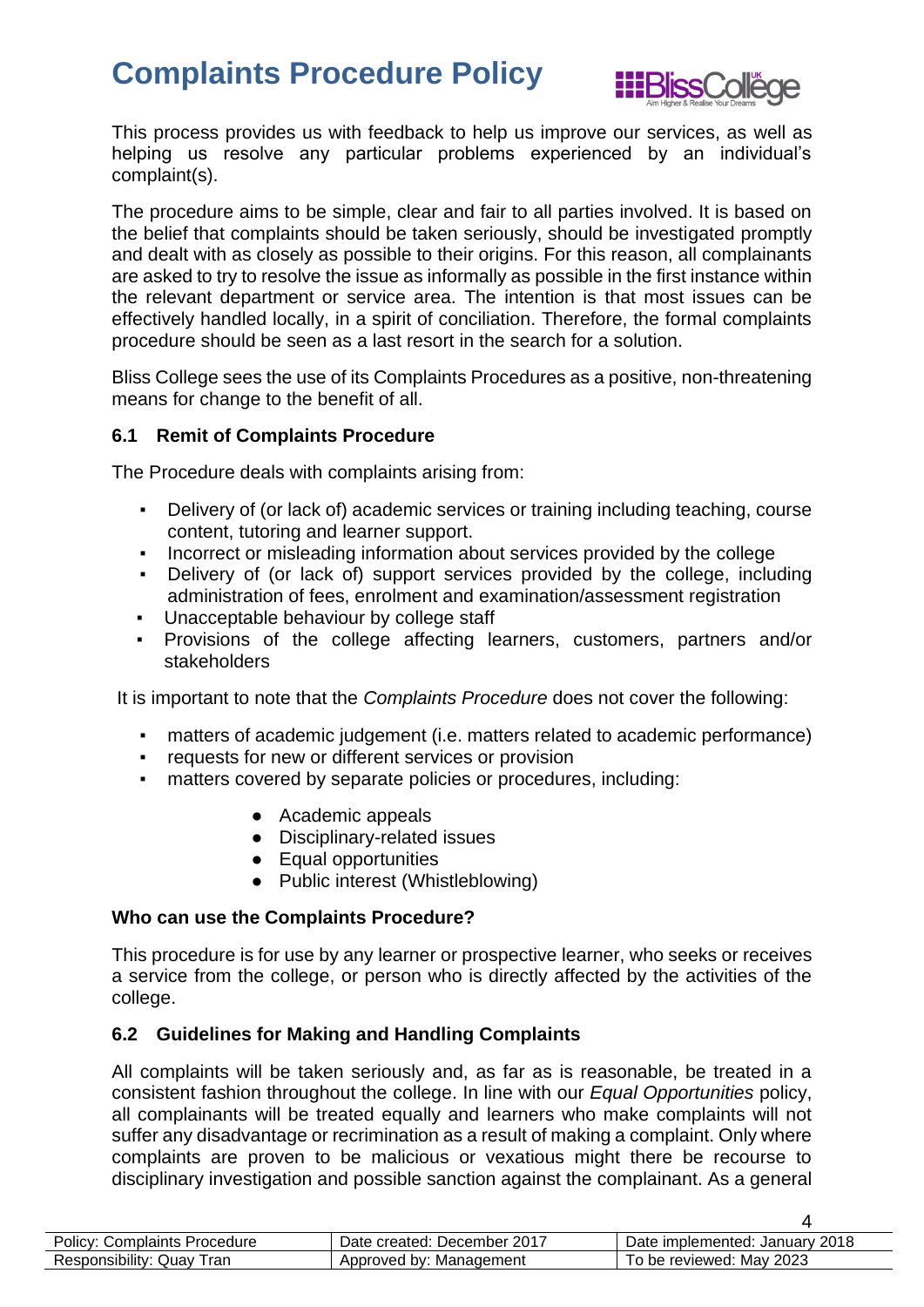

rule, complaints which are made more than three months after the incident or action which is the subject of the complaint will not be investigated.

#### **Confidentiality**

All complaints will be handled sensitively and with due consideration to confidentiality for all concerned. Any person named in a complaint, however, will be informed of the complaint and have a right to reply as part of the investigative process.

#### <span id="page-4-0"></span>**6.3 Accompaniment at a Complaint Hearing**

In the event that a hearing is arranged to consider a complaint, any learner, customer or member of staff asked to attend such a hearing has the right to be accompanied by a person of his/her choosing.

#### **Complaints Procedure**

Any complaint received directly by a senior member of staff will be acknowledged and the investigative process will be initiated. A copy of the complaint and acknowledgement will be logged. A complaint file will be initiated and will contain all further correspondence between the recipient of the complaint and the complainant and any updates and resolution.

#### <span id="page-4-1"></span>**6.4 How, Where, When and to Whom to Complain?**

The procedure aims to be simple, clear and fair to all parties involved and seeks to allow issues to be explored in a supportive, conciliatory context. Informal resolution is encouraged at every stage of the process. Use of the formal complaints procedure should only be taken as a last resort.

#### <span id="page-4-2"></span>**6.5 Stage 1 - The Informal Stage**

The college believes it is in everyone's interest to resolve complaints as quickly as possible, as close to the source of the problem as possible, and by informal means in preference to formal ones. Dealing with small problems or areas of concern as they arise will often prevent them becoming larger problems which are harder to resolve.

Therefore, complainants are encouraged to raise any issues at an early stage and to discuss the matter with the person responsible for the issue giving rise to the complaint. Many apparent concerns result from misunderstandings which can often be resolved quickly and easily by talking through the matter.

This can be done by:

- a telephone conversation with the appropriate person
- a face to face meeting with a 2-metre distance with the appropriate person
- **an email or letter to the appropriate person**

Informal complaints should normally be responded to within 7 days of receipt of the complaint. Records of such complaints will not normally be retained or recorded centrally, unless the complainant and member of staff dealing with it wishes to do so.

If the problem has not been satisfactorily resolved at this stage, complainants are encouraged to raise the matter with the line manager of the relevant teaching or

| Policy: Complaints Procedure | Date created: December 2017 | Date implemented: January 2018 |
|------------------------------|-----------------------------|--------------------------------|
| Responsibility: Quay<br>ran  | Approved by: Management     | To be reviewed: May 2023       |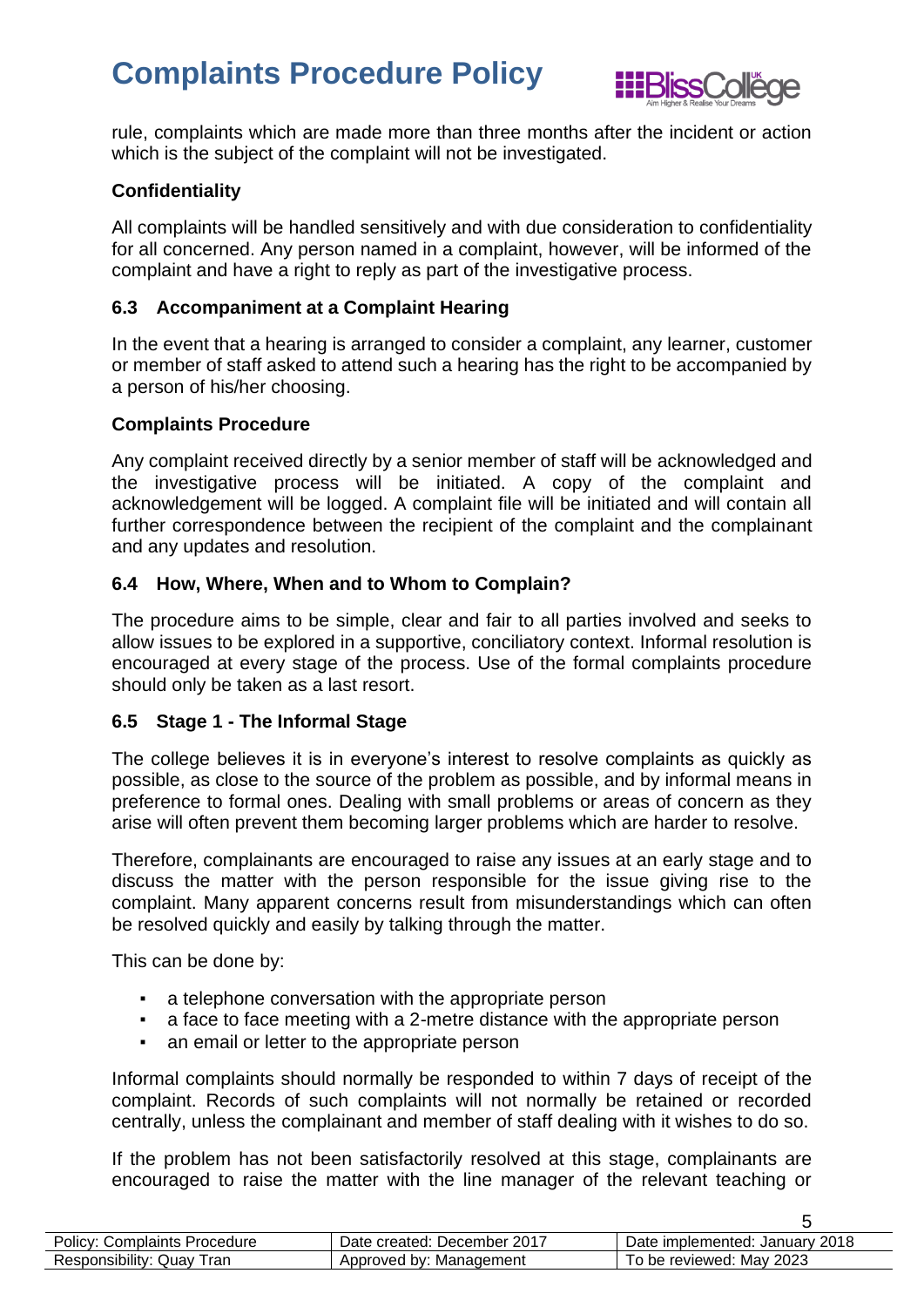

support department. That person will make enquiries with those concerned and report back to the complainant on the outcome.

#### <span id="page-5-0"></span>**Stage 2 - The Formal Stage**

Every effort should be made by complainants and staff to use the informal mechanisms available to resolve issues of dissatisfaction. However, the college recognises that there may be problems that either have not been resolved, or are too serious to be dealt with informally. The college is also aware that there may be occasions in which, for whatever reason, a complainant feels that it is impossible to raise an issue directly with the member of staff it concerns. In any of these circumstances, the college's formal complaints procedure should be used.

A formal complaint should be submitted to the Head of Academic (HoA) on the complaint form, available from the reception in the college.

The statement of complaint should be as complete as possible and should include any supporting documentation (copies of previous correspondence, for example).

The HoA will acknowledge receipt of the complaint in writing within 48 hours. The complaint will be referred to the appropriate person, who will carry out an investigation and report the findings back to the HoA.

The HoA will reply to the complainant in writing within 20 working days of its receipt. At this stage, the majority of complaints will be resolved satisfactorily with no further action being necessary. However, if the complainant is not satisfied with the response received as a result of Stage 2, the complaint may be taken to Stage 3 of the procedure.

#### **Stage 3 - The Appeals Stage**

If a complaint has still not been satisfactorily resolved after Stage 2 of the procedure, a copy of the complaint, together with any documentary evidence relating to the complaint, should be sent to the HoA within 14 days of receiving the Stage 2 response.

The Dean will decide whether to convene a panel to hear the complaint and review the evidence.

#### <span id="page-5-1"></span>**7 Membership and Conduct of the Complaints Panel**

The Complaints Panel will normally comprise the following people: the HoA and Academic Director, HR Manager and Lead IQA.

Panel members will not have had any previous involvement in dealing with the complaint at either Stage 1 or Stage 2.

Details of panel membership will be given to both parties to the complaint in advance of the panel hearing. Any request to veto a member of the panel for good reason must be made in advance to the Dean in writing, stating clearly the reason for the request.

The panel will investigate the complaint, including all documentary evidence relating to the complaint. The panel may seek to resolve the complaint on the basis of the documentation provided alone. However, if necessary, the panel will invite both parties

| <b>Policy: Complaints Procedure</b> | Date created: December 2017 | Date implemented: January 2018 |
|-------------------------------------|-----------------------------|--------------------------------|
| Responsibility: Quay Tran           | Approved by: Management     | To be reviewed: May 2023       |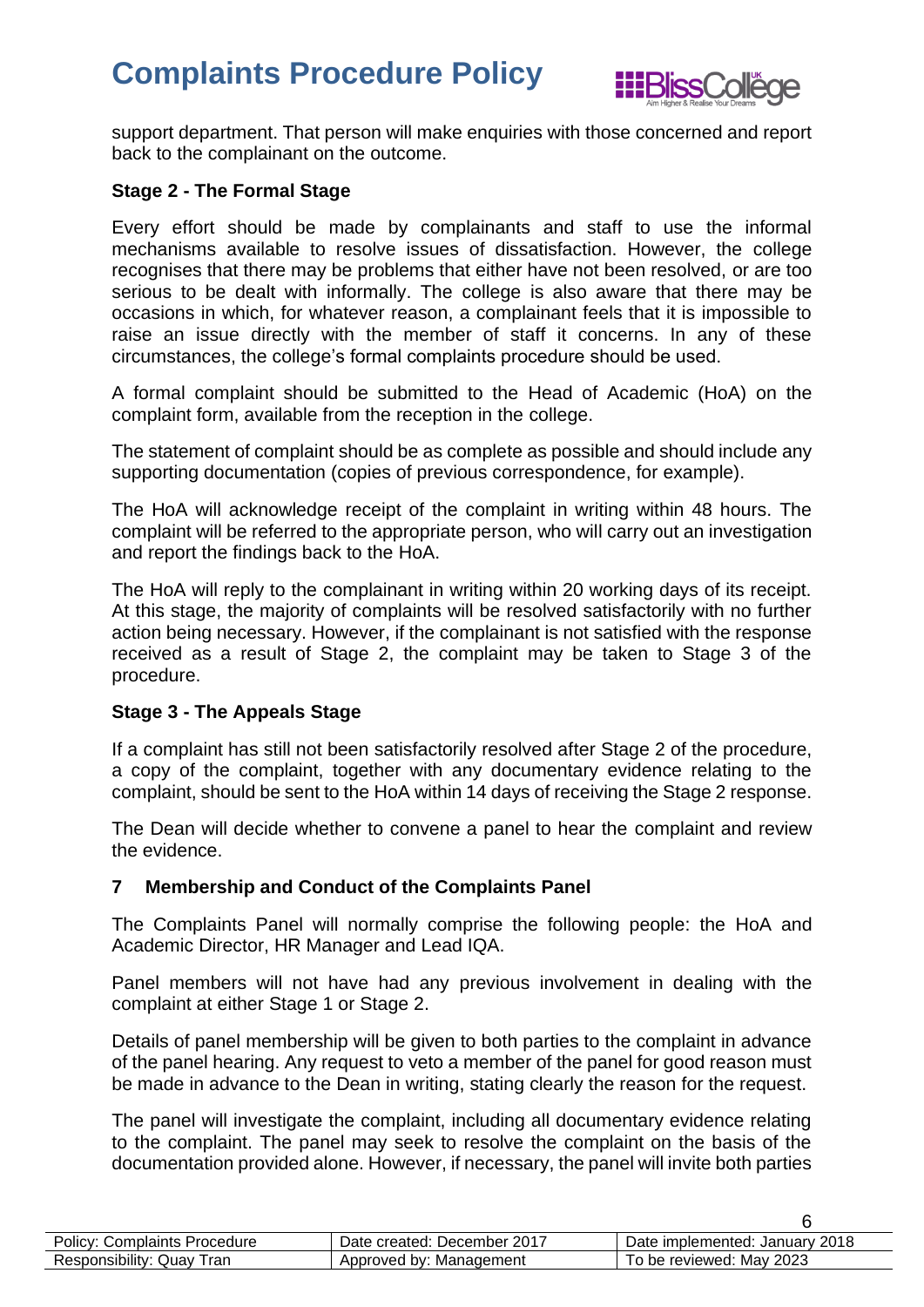

to the complaint to a panel meeting to present evidence and to be questioned on the evidence provided.

After investigation of the complaint, a written response will be produced to all parties involved in the complaint, outlining whether the complaint is upheld or not and detailing what actions, if any, are necessary to resolve the issue.

The decision of the Complaints Panel is final. This exhausts the college's own internal complaints procedures.

#### <span id="page-6-0"></span>**8 Learning from Complaints**

The college will keep all records of complaints received and the resulting correspondence, interviews and actions as part of our commitment to become a better college. A report on complaints received and their outcomes will be submitted to the Academic Board at least once per academic year to help improve our customer service and monitor the effectiveness of the complaints procedure throughout the college.

#### <span id="page-6-1"></span>**9 External Review**

If recourse to the college's internal procedures has not resulted in the resolution of a complaint or appeal to your satisfaction, you may wish to consider pursuing it with the Office of the Independent Adjudicator for Higher Education (OIA). Where a case is considered eligible, the OIA will provide independent adjudication on the resolution of complaints, once the institution's internal procedures have been exhausted. The Union of Learners Advice Centre can advise on this external review process. The OIA website can be found at [http://www.oiahe.org.uk.](http://www.oiahe.org.uk/)

#### <span id="page-6-2"></span>**9.1 Time Limits**

The college is unlikely to consider a complaint from a former learner who has not been registered for the relevant programme of study for a period of six months or more at the time of making their complaint. Note that these procedures do not affect your legal rights in any way.

#### <span id="page-6-3"></span>**10 Monitoring the Procedure**

It is essential that complaints are resolved promptly. The Registrar will check the Register of Complaints every month to identify outstanding complaints and ensure that the procedure is following the set time limits.

The Registrar will present a schedule of complaints received to the College Management Team and will produce a report based on the Register of Complaints analysis, and cover the following items:

- Number of complaints of each type
- Time taken to process complaints
- List of outstanding complaints
- Outcomes to complaints
- Appeals made and results of appeals
- Analysis of complaints and outcomes by age, gender and ethnicity of complainant

| <b>Policy: Complaints Procedure</b> | Date created: December 2017 | Date implemented: January 2018 |
|-------------------------------------|-----------------------------|--------------------------------|
| Responsibility: Quay<br>ran         | Approved by: Management     | To be reviewed: May 2023       |